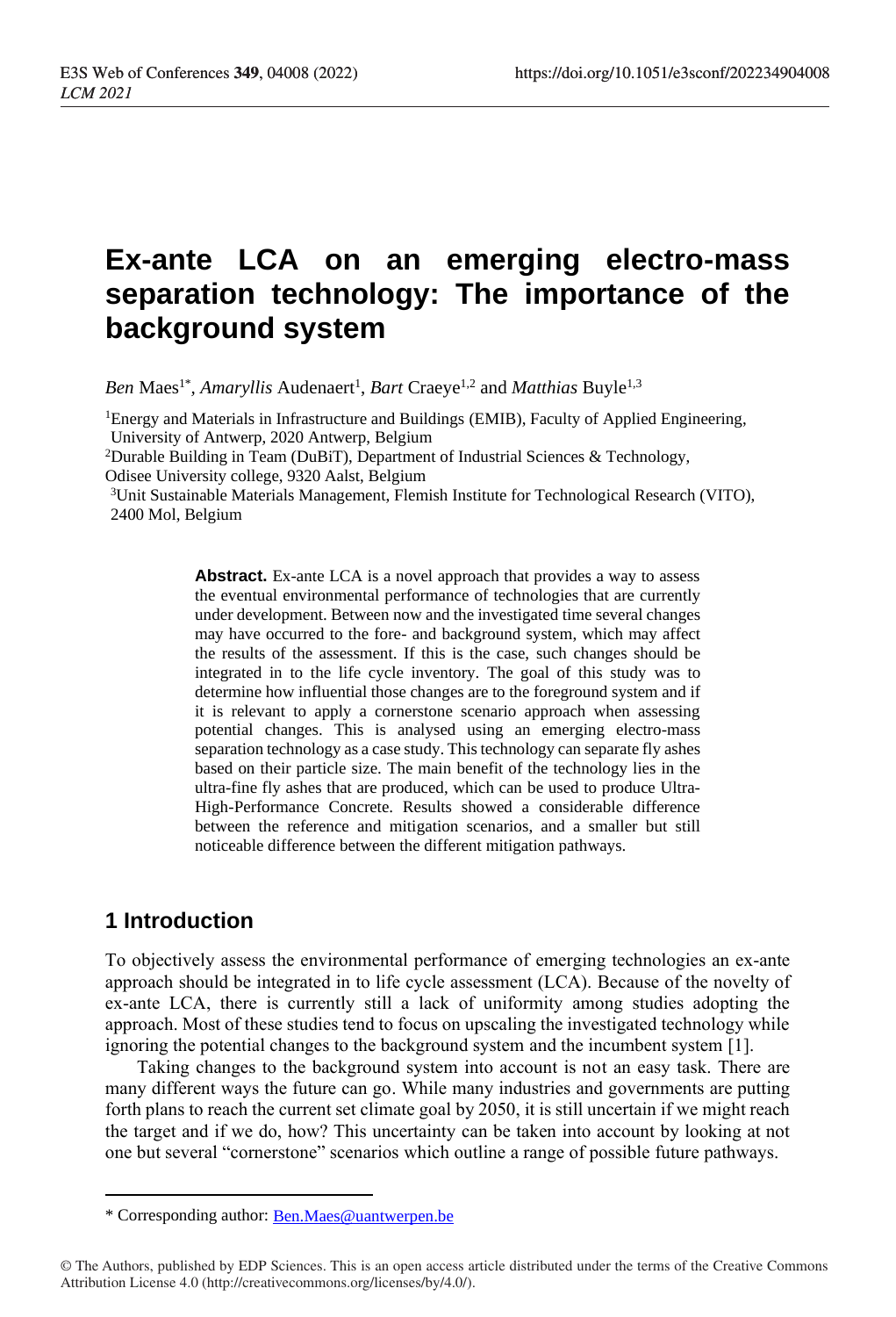In a previous study a prospective consequential background system of the cement industry was developed based on scenarios found in literature [2]. That study investigated a range of possible outcomes for the background system and the discrepancy between results. The goal of this study was to determine if changes to the background system end up having a substantial effect on the performance of the technologies in the foreground system and if it is relevant for the foreground system to take into consideration multiple scenarios for the background system. This is investigated with the use of a case study.

The case study is an emerging technology called the dusty cloud separator (DCS), developed by Value Ash Technologies (VASHT) NV whose environmental benefit has been assessed in a preliminary study [3]. This separation technology aims to increase the environmental benefit of class F fly ash in the cement sector. Class F fly ash is a waste product that mainly comes from the combustion of coal in power plants. Currently it is used by the cement and concrete sector to lower their environmental impact by substituting clinker in cement or cement in concrete. With the DCS the fly ashes are separated into three fractions based on their particle size. The finest fraction has characteristics similar to those of silica fume, a highly reactive pozzolan that is needed to produce Ultra-High-Performance concrete (UHPC) [4]. Unfortunately, silica fume, just as fly ash, is a waste product of which only a small amount is available [5]. With the DCS, an alternative to silica fume will be available, potentially leading to the production of more UHPC. This could lead to greater environmental benefit than with the current use of fly ash, as UHPC's bigger compressive strength compared to regular concrete allows for thinner profiles in structures and its increased durability also lowers the number of repairs and replacements that need to take place [6-8].

### **2 Methods**

#### **2.1 Goal and scope definition**

The goal of the LCA is to assess the future environmental impact of fly ash undergoing classification using the DCS against the incumbent practice in which the fly ash is directly used in cement. The functional unit is therefore the treatment of 1 t of Class F fly ash. This is done based on a consequential modelling approach, in which marginal mixes are used and system expansion is used to deal with by-products [9]. ecoinvent 3.6 is used for the life cycle inventory. The assessment is performed using Recipe 2016 v1.1 hierarchist version [10]. Results are shown using the weighted single score.

In the current practice, fly ash is directly used in concrete to substitute ordinary portland cement (OPC) at a 1 to 1 ratio (see [Figure 1\)](#page-2-0). Using the DCS, the fly ash is separated into an ultra-fine, medium and coarse fraction (see [Figure 2\)](#page-2-1). The ultra-fine fraction can be used to produce UHPC which can be used instead of regular concrete in infrastructure projects such as bridges. Currently UHPC is produced using silica fume. As silica fume is a constraint product with low availability, it is assumed that any addition of ultra-fine fly ash onto the market will not result in a competition with silica fume, but instead in an increase in UHPC production. The potential environmental benefit gained from using UHPC instead of conventional concrete is therefore contributed to the ultra-fine fraction which allowed for this additional production of UHPC. The environmental benefit is calculated using a simplified version of a bridge as a case study [7]. The medium fraction has characteristics similar to those of unseparated fly ash and can just be used, as it is, to partially substitute OPC in concrete at a 1 to 1 ratio. The coarse fraction is too coarse to be used directly in concrete to substitute cement, but laboratory results have shown that with grinding it can be brought to the level of medium fraction and again substitute OPC.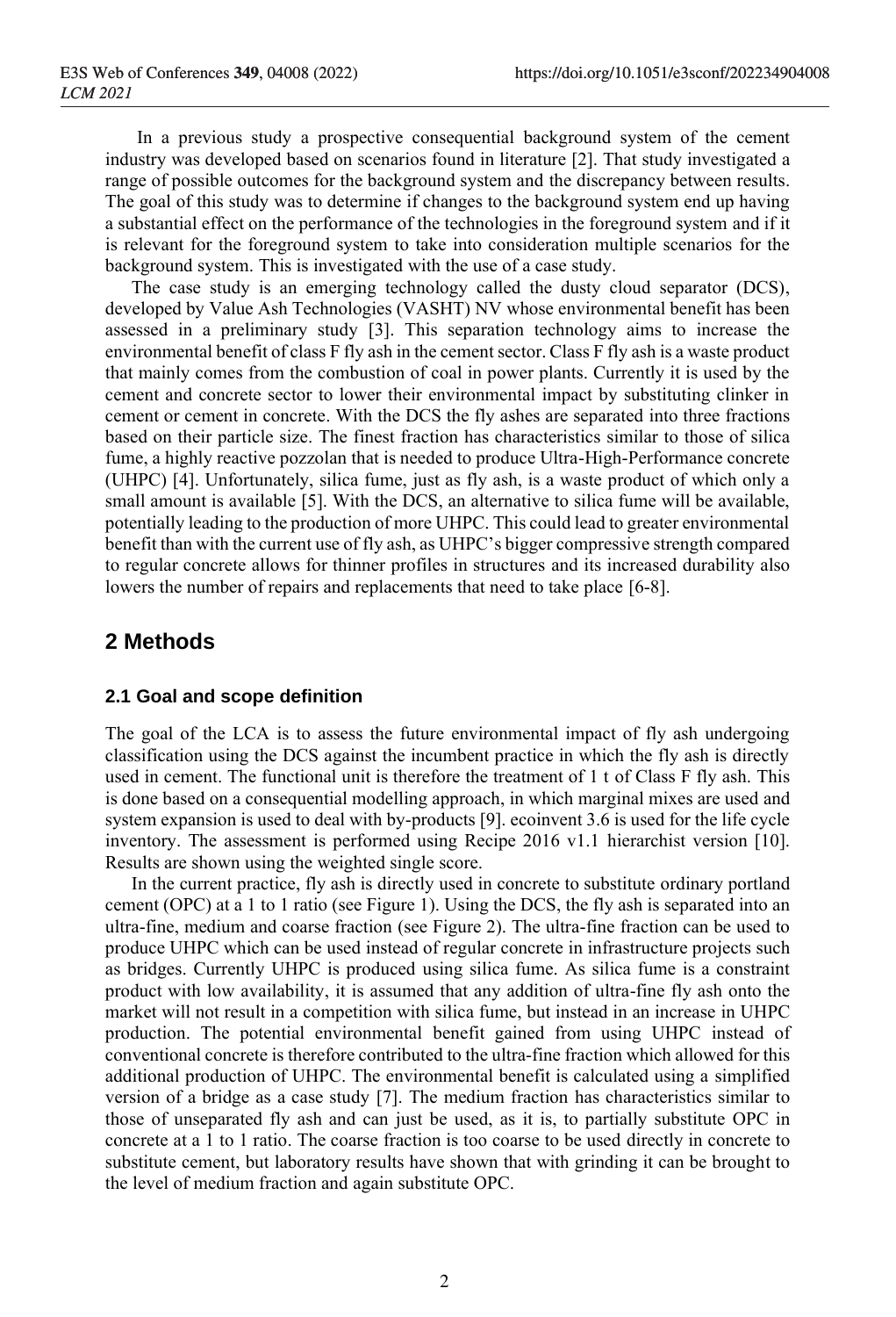

Figure 1 System scope of the incumbent technology

<span id="page-2-0"></span>

Figure 2 System scope of the innovative technology

#### <span id="page-2-1"></span>**2.2 Inventory analysis and scenario description**

Foreground data are derived from the current pilot scale version of the DCS. In future work the technology will be upscaled with computational fluid dynamics to refine the results of the LCA. No big alterations are expected; however, as the developers estimate, the performance of the upscaled version will be very similar to that of the current pilot scale, in which fly ash is separated in to 20% ultra-fine, 65% medium and 15% coarse fly ash and the DCS requires 40 kWh electricity per ton fly ash treated.

The incumbent practice could potentially change in the future. Fly ash could be used in geopolymers or a new type of cement blends. However, from a waste treatment perspective nothing would change as in all cases fly ash will still substitute cement at a similar ratio.

Projections on development pathways were integrated for electricity and clinker for the EU (see Figure 1&2). Clinker was investigated, as it is the main component of cement, which is substituted by fly ash. Electricity was investigated as it is needed for the DCS to operate and will also become more important to clinker's environmental performance when electric kilns will enter the market. In the previous study, the climate goal scenarios for energy were taken from CLIMACT's Net Zero 2050 roadmap [11]. These consisted of three pathways to reach the set climate goal: a demand focused pathway, a technology focused pathway and a middle of the road pathway. Climate goal scenarios for clinker were taken from Material Economics and consist of one demand focused pathway and two technology focused pathways [12]. Both cement and energy used the JRC's reference scenario as the baseline scenario [13]. To limit the number of scenario combinations between cement and electricity only those scenarios with a similar focus where combined, resulting in 4 scenario combinations (see [Figure 3\)](#page-3-0).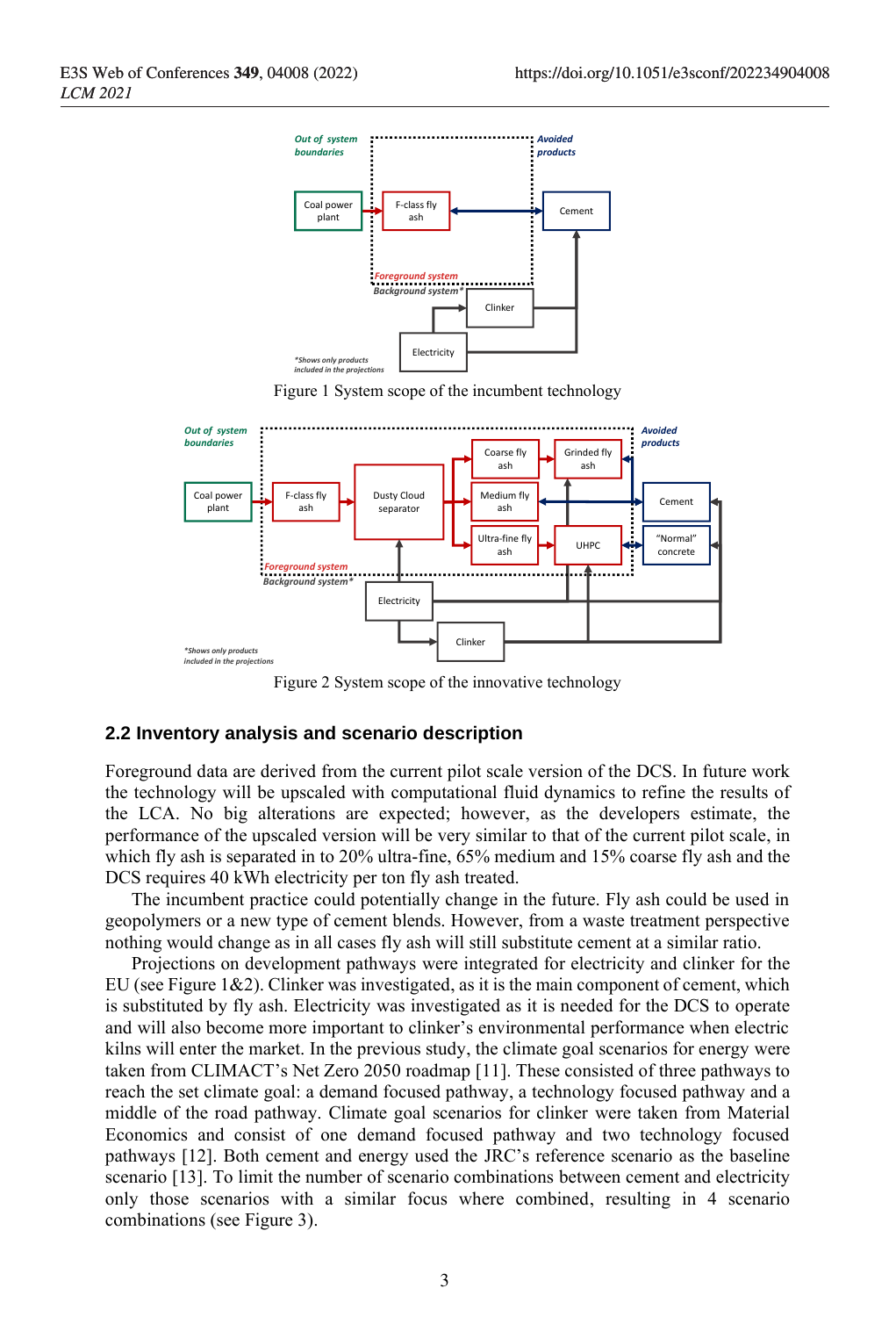

Figure 3 Overview of scenarios

<span id="page-3-0"></span>While the industries themselves change quite a bit between the scenarios, the marginal mixes tend to be more similar. For electricity all scenarios focus mainly on wind energy (see [Figure 4\)](#page-3-1). For clinker, carbon capture is an important technology in all scenarios, though it is not fully needed to reach the climate goal (see [Figure 5\)](#page-3-2). For the reference scenario, carbon capture is not initially heavily pursued. In the last two decades the adoption rate, while still lower than in the climate pathways, is higher than the capital replacement rate, making kilns with carbon capture the marginal technology. On the energy side for the cement kilns the climate pathways focus on a combination of biomass and waste and electricity. However, as biomass and waste in the cement industries are constraint products that are popular in demand, they are excluded from the marginal mix leaving electricity as the marginal heat source for all pathways.

<span id="page-3-1"></span>

### <span id="page-3-2"></span>**3 Results**

Results show that fly ash separation provides a greater environmental benefit than the direct use of fly ash in cement and this for all scenarios and time periods. The effect of changes to the clinker market is the most pronounced in the results for the untreated, medium and coarse fly ash (see [Figure 6\)](#page-4-0). As untreated, medium and coarse fly ash are used to substitute cement; their environmental benefit is highly influenced by the environmental impact of clinker. This is why their environmental benefit is the highest in the current decade for the reference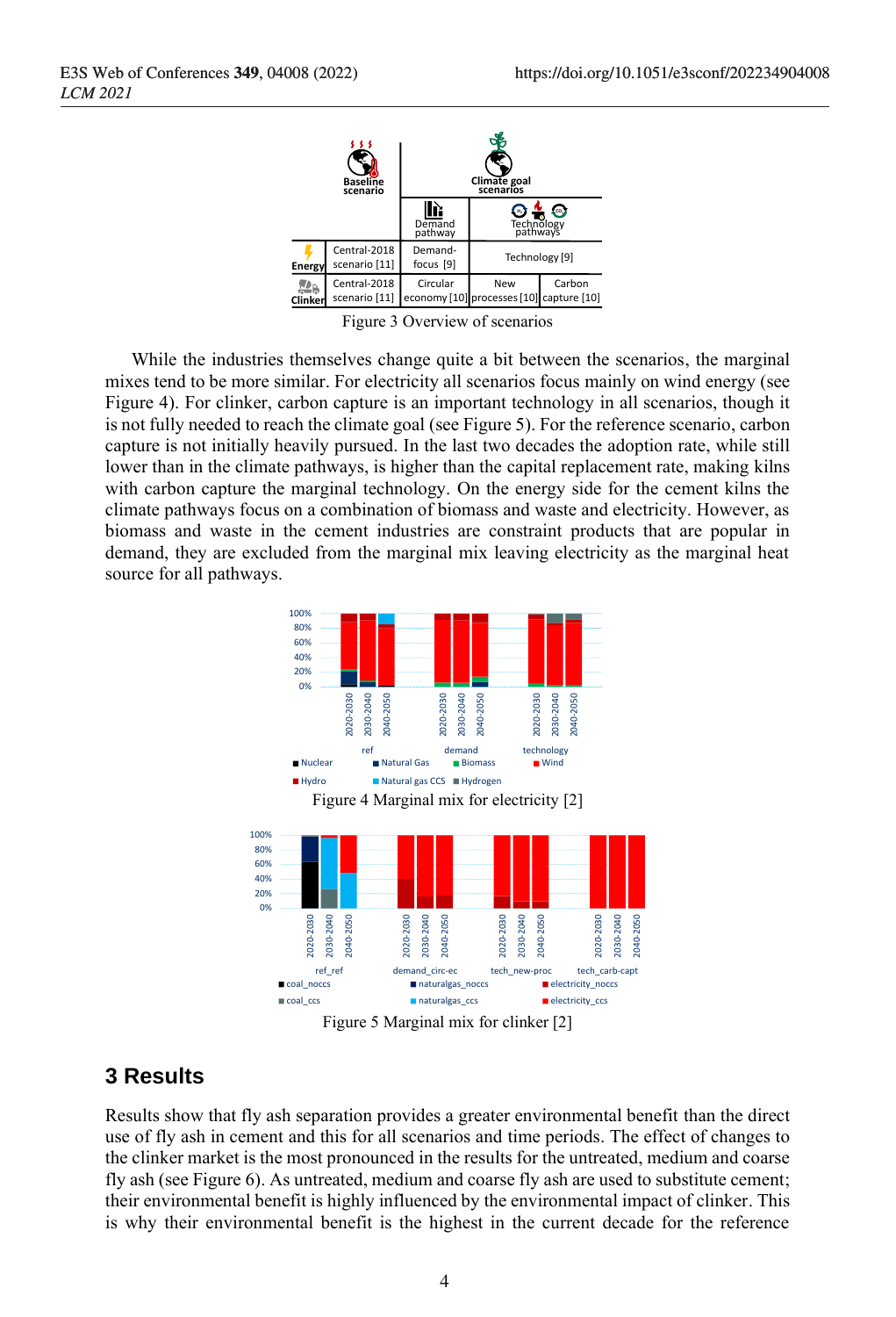scenario as there is barely any carbon capture present in the marginal mix. For the ultra-fine fraction, the differences between the scenarios and decades are less apparent. As stated earlier, the environmental benefit of the ultra-fine fraction comes from the UHPC which can be produced with it and which can be used to replace regular concrete in structures such as bridges. In the investigated structure, quite a lot of reinforcing steel was used as well. UHPC requires the same amount of steel to be used compared to normal concretes. Yet, because of its higher durability, it does not need to be replaced during the bridge's lifetime unlike a bridge with regular concrete. This saves up not only on a substantial amount of cement but also steel. As steel was not considered in the projections, it is uncertain how much the environmental benefit of ultra-fine fly ash will vary over the different scenarios and decades.



<span id="page-4-0"></span>Figure 6 LCIA: untreated fly ash (incumbent practice) vs DCS treatment (innovative practice)

For the electricity mix, there are no big differences between the 3 climate goal pathways and between their investigated time periods. There are however noticeable differences between the baseline and climate goal pathways. This can be seen in [Figure 7,](#page-4-1) where the impact of the electricity mixes on the foreground was investigated for the reference cement scenario and a climate goal cement pathway. The results show that the differences between the reference and technology pathway do show up in the foreground system.



Figure 7 LCIA: Impact of the electricity pathway on the foreground system

## <span id="page-4-1"></span>**4 Discussion and conclusions**

Results highlight the importance of incorporating projections into the background system. The reference scenario for the first decade most closely resembles our current situation. Not taking projections for the background system into account can in this case result in an overestimation of the environmental benefit with a factor 4 when looking at the incumbent practice and with a factor 2 when looking at the innovative practice.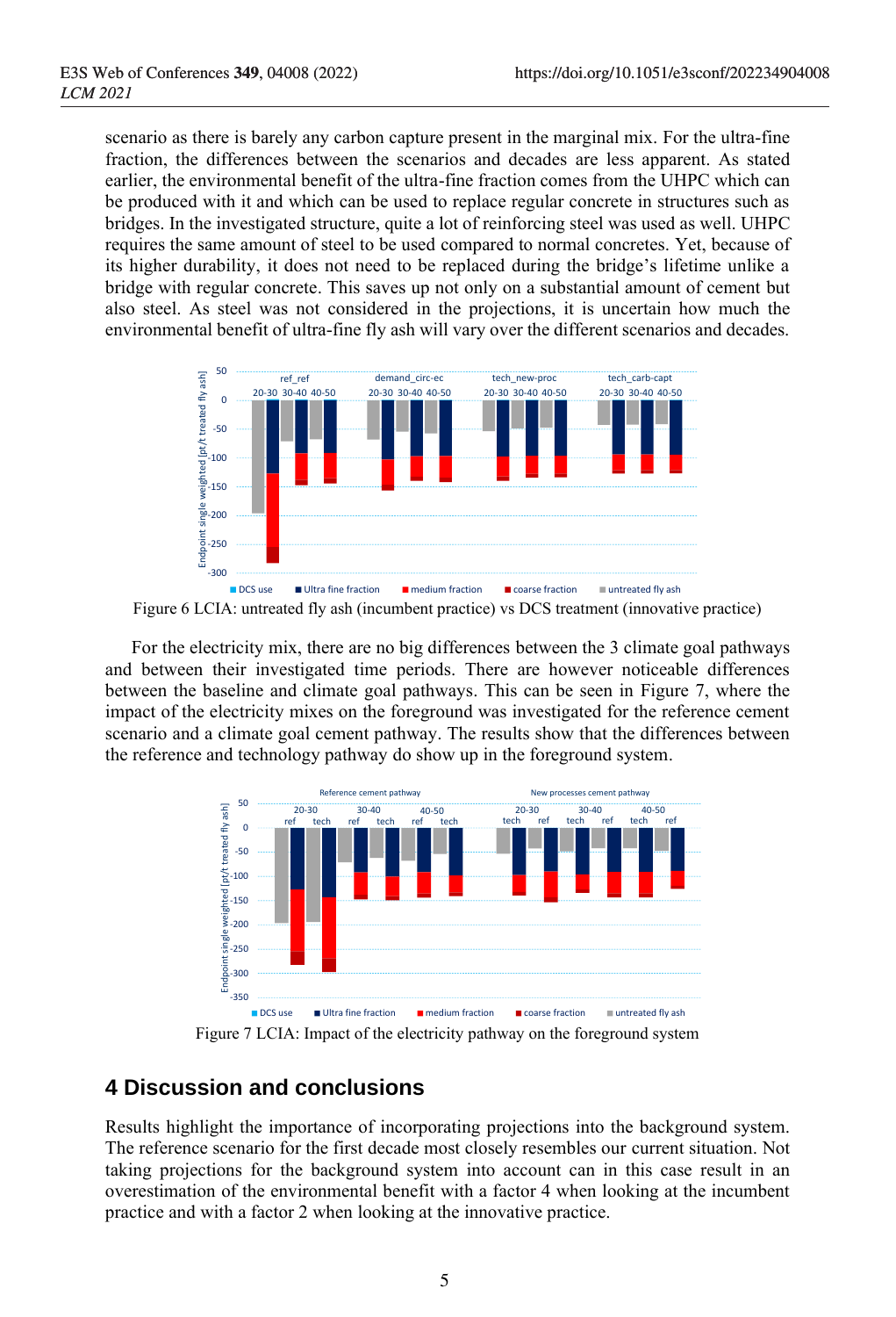The underlying assumptions of the projection have a substantial effect as well. Within the cornerstone scenario approach, it seems especially important to include minimum and maximum effort scenarios to reduce our environmental impact (i.e., reference and climate goal scenarios). This is the case for both clinker and electricity. The differences between the climate goal pathways are less prevalent but still noticeable even though clinker production has only two ways in which it can change (heat source and adoption of carbon capture), there is still a noticeable difference between all scenarios. Going from clinker to cement and concrete, it is expected that these differences will only increase as pathways differ in SCM use, the adoption of several novel binders to replace cement and optimization of the concrete mix. For electricity however the differences between climate goal pathways seem minimal.

To further refine the background system, potential changes to steel should be included as it has a significant contribution to the environmental benefit of the ultra-fine fly ash fraction.

Current projections focus on Europe only, however as coal power plants are expected to phase out even in the baseline scenario, the potential to use the technology here is minimum. Despite coal power plants global decline, some regions are still expected to have considerable capacity. Examples of these are South Africa, India and China which all have plans to install new capacity [14, 15]. Future work will investigate which regions are most promising to use the DCS in, taking into account the different ways the future may develop.

In the current approach, projections originate from several roadmaps found in literature. As each roadmap uses its own underlying assumptions to develop the pathways, care has to be taken when linking the scenarios of different industries. In this study, the pathways were linked based on their focus (i.e., demand or technology), but there is not always a direct correlation between what one industry focusses on versus another. Not having this link between industry's roadmaps also means that cross-sector effects are not taken into account, such as the impact of electricity price on the adoption rate of electric kilns or the availability of constraint products. The same holds true for cross regional effects such as trade.

A way to solve these problems is by having scenarios based on a single global model. Examples are IEA's world energy model [16], The Global Calculator [17] and Climate Analytics' national pathway explorer [18]. Especially interesting are scenarios developed with an integrated assessment model (IAM) using the shared socioeconomic pathways (SSP) [19] and representative concentration pathways (RCP) [20] as input. These look at a wide range of how the world may develop disaggregated into regions and with a decent technoeconomic resolution. These scenarios have in the past been incorporated in LCI databases, but only for attributional LCA [21]. Future research will therefore focus on developing a prospective consequential LCI database based on the IAM scenarios.

In the previous study, which this study is a continuation of, it was decided to focus on the consequential approach [2]. This approach is particularly suited for decision making as it allows the user to investigate the consequences of a possible change, in this case the substitution of the incumbent technology with the emerging technology. However, the findings of this study would still largely stand when using an attributional approach. Using the attributional approach, the results will likely show a more gradual change in market share and environmental impact throughout the years. This is especially the case for pathways involving phase outs. The differences between climate goal pathways would also likely be more pronounced when using an attributional approach, especially if there are pathways which rely heavily on constraint recourses as was with the case of cement which used biomass and waste in various degrees throughout the pathways.

To conclude, this study has demonstrated the importance of the background. More work is required to develop a consequential prospective background system as the current approach lacks consistency between the scenarios of industries and regions. Future research will aim to include the potential interactions between industries and regions by developing a global database using the SSP x RCP scenarios.